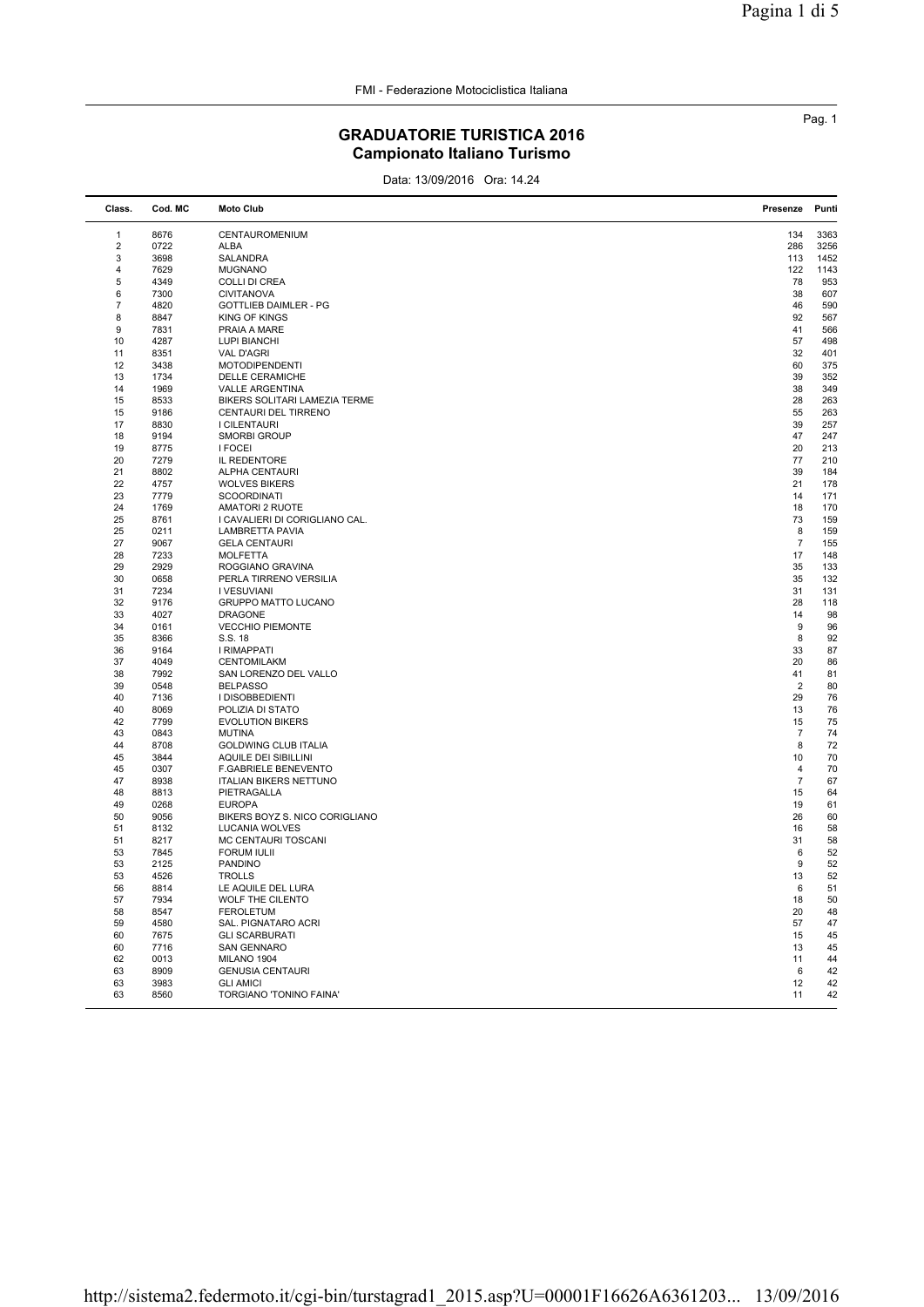FMI - Federazione Motociclistica Italiana

## GRADUATORIE TURISTICA 2016 Campionato Italiano Turismo

Data: 13/09/2016 Ora: 14.24

| Class.   | Cod. MC      | <b>Moto Club</b>                        | Presenze                | Punti    |
|----------|--------------|-----------------------------------------|-------------------------|----------|
| 66       | 3892         | <b>MOTO BAR CLUB</b>                    | 14                      | 41       |
| 67       | 8672         | BOAR'S NEST STAZZANO                    | 16                      | 40       |
| 67       | 8389         | <b>DIABOLIK</b>                         | 5                       | 40       |
| 69       | 7904         | <b>ALEX</b>                             | $\overline{4}$          | 39       |
| 70       | 2789         | IL MONUMENTO                            | 12                      | 37       |
| 71       | 7310         | 44011 ARGENTA                           | $\overline{4}$          | 36       |
|          |              |                                         | 8                       | 36       |
| 71<br>71 | 4744<br>0004 | <b>FORA GIRI</b><br>T. BENELLI - PESARO | 6                       | 36       |
|          |              |                                         |                         |          |
| 71       | 8506         | VESPA CLUB LIBERI DI VOLARE             | 12                      | 36       |
| 75       | 9097         | CENTAURI DELLO JONIO                    | 7                       | 35       |
| 75       | 2603         | PAOLO ROSSI CINA                        | 3                       | 35       |
| 77       | 0481         | <b>GOLASECCA</b>                        | 16                      | 34       |
| 78       | 2532         | <b>RAGUSA TOURING</b>                   | 3                       | 33       |
| 79       | 9146         | AVVOLTOI DELL'ESARO                     | 12                      | 32       |
| 79       | 4149         | M.C. DOMENICO D'ANGELO                  | 11                      | 32       |
| 79       | 0918         | <b>MORROVALLE</b>                       | 8                       | 32       |
| 82       | 0662         | <b>INVERUNESE</b>                       | 8                       | 31       |
| 83       | 3313         | <b>APRILIA</b>                          | 3                       | 30       |
| 83       | 4736         | <b>BIKERS MORMANNO</b>                  | 8                       | 30       |
| 83       | 0072         | <b>GUALDO TADINO</b>                    | 3                       | 30       |
| 83       | 3613         | LUPI DA BRANCO                          | 5                       | 30       |
| 87       | 0009         | <b>ESTENSE</b>                          | $\overline{2}$          | 29       |
| 88       | 3179         | <b>EASY RIDER BARONIA</b>               | $\overline{7}$          | 28       |
| 88       | 7543         | I CENTAURI DELLA TORRE                  | 6                       | 28       |
| 88       | 7159         | OFFTRACK MOTOTURISMO                    | 6                       | 28       |
| 91       | 0926         | CASTELDELPIANO                          | 9                       | 26       |
| 91       | 0078         | <b>ERBA</b>                             | 15                      | 26       |
| 91       | 4962         | <b>GLI ANGELI</b>                       | $\overline{7}$          | 26       |
| 91       | 0861         | <b>ROBBIO</b>                           | $\overline{7}$          | 26       |
| 91       | 7071         | <b>TIGULLIO MOTOR CLUB</b>              | $\overline{7}$          | 26       |
| 91       | 8948         | <b>VESPA CLUB FRASCATI</b>              | 4                       | 26       |
| 97       | 0143         | <b>GALLIATE</b>                         | $\overline{7}$          | 25       |
| 98       | 0166         | A. BERGAMONTI                           | 9                       | 24       |
| 98       | 7701         | <b>GARGAROS</b>                         | 4                       | 24       |
| 98       | 3491         | M.B.C. TOURING                          | 5                       | 24       |
| 98       | 8819         | <b>VENUSIA BIKERS</b>                   | 11                      | 24       |
| 102      | 8867         | IL NIBBIO AVIGLIANO                     | 9                       | 23       |
| 103      | 0890         | ESTE                                    | $\overline{4}$          | 21       |
| 103      | 0425         | LA BALZANA CITTA PALIO                  | $\overline{7}$          | 21       |
| 103      | 8522         | MOLISE TURISMO                          | $\overline{\mathbf{c}}$ | 21       |
| 103      | 7935         | SANT'ELIA                               | $\overline{\mathbf{c}}$ | 21       |
| 107      | 1310         | JARNO SAARINEN                          | 8                       | 20       |
| 108      | 8537         | DERUTA 2012 C. DELLA MAIOLICA           | 9                       | 18       |
| 109      | 9068         | <b>KORION</b>                           | $\overline{7}$          | 17       |
| 109      | 3368         | NON SOLO MOTO                           | 6                       | 17       |
| 111      | 4209         | FUORIGIRI 2001                          | $\overline{2}$          | 16       |
| 111      | 3285         | MAD CAT '73                             | $\overline{2}$          | 16       |
| 111      | 7818         | MALVITO 'CENTAURI DELL'ESARO'           | 5                       | 16       |
| 111      |              |                                         |                         |          |
|          | 3654         | NINO MANZONI                            | 8<br>3                  | 16       |
| 111      | 2126<br>7123 | <b>ORIGGIO</b><br>A S M NICOLA ALESSIO  |                         | 16<br>15 |
| 116      |              |                                         | $\mathbf{1}$            |          |
| 116      | 2531         | A.M. VASTESE                            | 1                       | 15       |
| 116      | 2708         | <b>ACIREALE</b>                         | 1                       | 15       |
| 116      | 1133         | ARDITI DEL PIAVE TURISMO                | 3                       | 15       |
| 116      | 2211         | <b>BIASSONO</b>                         | 1                       | 15       |
| 116      | 8237         | I NERONIANI                             | 3                       | 15       |
| 116      | 4803         | I RAGAZZI DELLA LINEA                   | 4                       | 15       |
| 116      | 7116         | I SOLIDALI                              | 9                       | 15       |
| 116      | 9042         | VESPA CLUB ALEZIO                       | 1                       | 15       |
| 125      | 8191         | AMICI DI STRADA                         | $\overline{2}$          | 14       |
| 125      | 4515         | <b>CECINA</b>                           | $\overline{4}$          | 14       |
| 125      | 7428         | CENTAURI CITTA' DI CASAGIOVE            | 3                       | 14       |
| 125      | 1851         | <b>GUZZI EMPOLI</b>                     | $\overline{7}$          | 14       |
| 125      | 7981         | IL GRILLO IN PIEGA                      | $\overline{7}$          | 14       |
| 125      | 8527         | ITALIAN RIDERS OSCAR BELLINI            | 3                       | 14       |
|          |              |                                         |                         |          |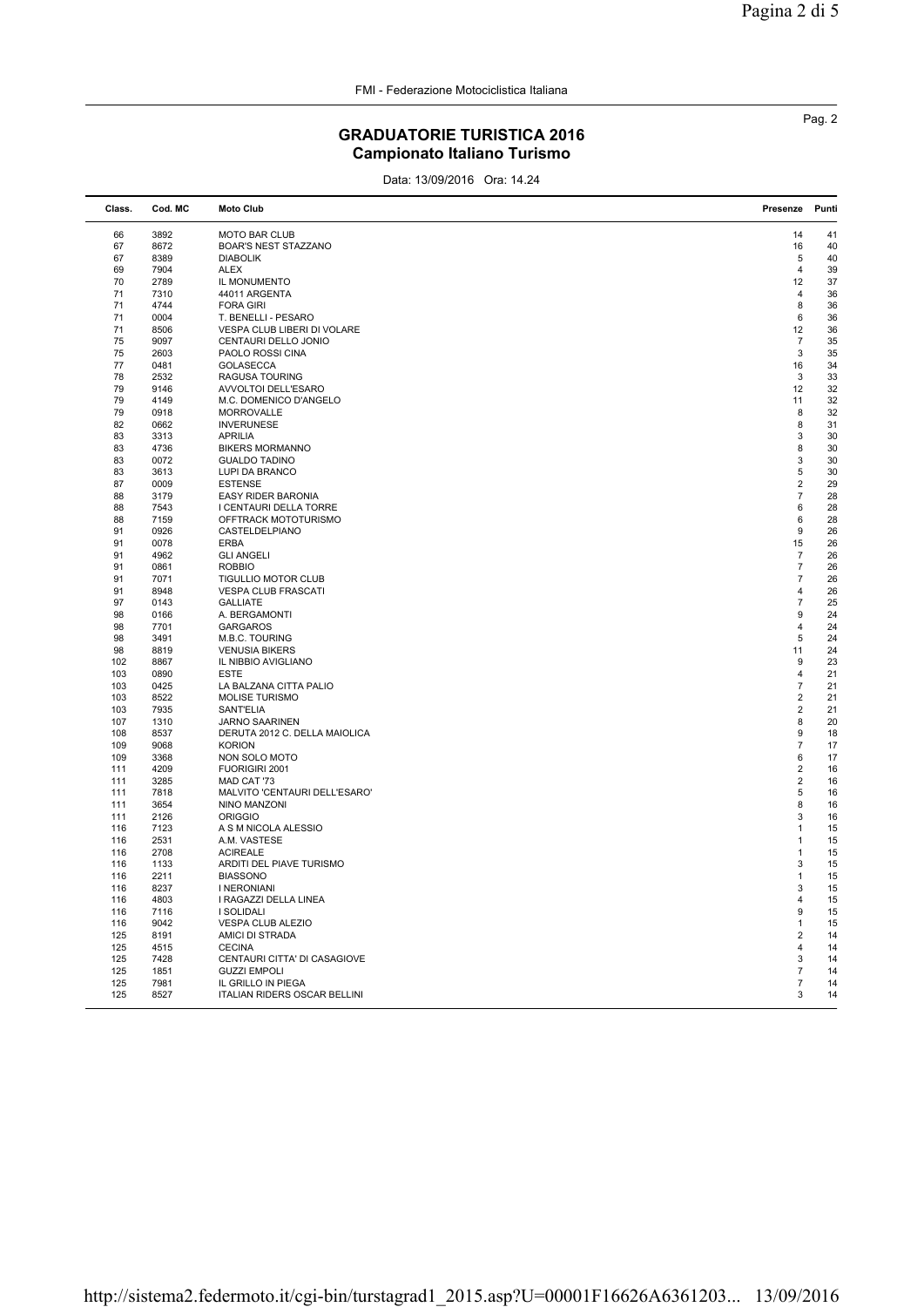## GRADUATORIE TURISTICA 2016 Campionato Italiano Turismo

Data: 13/09/2016 Ora: 14.24

| Class. | Cod. MC | <b>Moto Club</b>               | Presenze                | Punti          |
|--------|---------|--------------------------------|-------------------------|----------------|
| 125    | 0100    | MISINTO A. BERGAMONTI          | $\overline{7}$          | 14             |
| 125    | 0049    | PERUGIA MARCO PAPA             | $\overline{7}$          | 14             |
| 133    | 0075    | CASTELFIORENTINO               | 27                      | 13             |
| 134    | 4834    | <b>BIKERS SALERNO CITY</b>     | $\overline{7}$          | 12             |
| 134    | 0333    | <b>CERNOBBIO</b>               | $\overline{2}$          | 12             |
| 134    | 0036    | <b>CREMA</b>                   | 3                       | 12             |
| 134    | 0261    | <b>GENOVA</b>                  | 3                       | 12             |
| 134    | 7449    | I RAPACI DEL POLLINO           | $\overline{4}$          | 12             |
| 134    | 0315    | LA TORRE - BAGNACAVALLO        | $\mathbf{1}$            | 12             |
| 134    | 0692    | NOCERA UMBRA                   | $\overline{7}$          | 12             |
| 134    | 3142    | <b>POLICORO</b>                | 3                       | 12             |
| 134    | 0320    | POZZATO TITO                   | $\mathbf{1}$            | 12             |
| 143    | 0280    | MADONNINA DEI CENTAURI INT.LI  | 5                       | 11             |
| 144    | 7448    | <b>BIKERS CORIGLIANO</b>       | 5                       | 10             |
| 144    | 3224    | <b>CHIRONE</b>                 | $\mathbf{1}$            | 10             |
| 144    | 0177    | MONZA OSCAR CLEMENCIGH         | 3                       | 10             |
| 144    | 7556    | ROMBO DI MAKALLA               | 4                       | 10             |
| 144    | 8048    | SAN GIORGIO JONICO SKANDERBEG  | $\overline{2}$          | 10             |
| 144    | 4060    | <b>TARTARUGHE VELOCI</b>       | 5                       | 10             |
| 144    | 0068    | <b>TICINESE</b>                | 4                       | 10             |
| 144    | 1434    | UGO GALLO CROTONE              | $\mathbf{1}$            | 10             |
| 152    | 0550    | AVIGLIANESE                    | 5                       | 9              |
| 152    | 2444    | <b>B.B.1 BIBIONE</b>           | $\overline{2}$          | 9              |
| 152    | 1341    | <b>DESE</b>                    | $\overline{2}$          | 9              |
| 152    | 4320    | <b>GUZZI M.SPORT ZINGONI</b>   | $\overline{2}$          | 9              |
| 152    | 7598    | PISTONI INOSSIDABILI           | $\overline{2}$          | 9              |
| 157    | 8059    | 3 VALLI BRESCIANE              | 1                       | 8              |
| 157    | 1281    | COSENZA                        | $\overline{4}$          | 8              |
| 157    | 4082    | EVANDRO VITI VOLTERRA          | $\overline{4}$          | 8              |
| 157    | 2008    | <b>FRANCO ATTURA</b>           | $\overline{2}$          | 8              |
| 157    | 2943    | G.M. NORD EST                  | 1                       | 8              |
| 157    | 7240    | <b>GEMONIO</b>                 | 15                      | 8              |
| 157    | 8396    | I FALCHI ROSSI                 | $\overline{2}$          | 8              |
| 157    | 0275    | <b>MARZENO</b>                 | $\overline{2}$          | 8              |
| 157    | 8864    | MC MELFI GIANPIERO DI VITO     | $\overline{\mathbf{A}}$ | 8              |
| 157    | 2240    | NORD KAPP SARDEGNA             | 1                       | 8              |
| 157    | 9154    | <b>PISA</b>                    | $\overline{4}$          | 8              |
| 157    | 4475    | VALNESTORE ALI N.VENTO         | $\overline{4}$          | 8              |
| 157    | 1103    | <b>VIADANA</b>                 | $\overline{4}$          | 8              |
| 170    | 4842    | PONTASSERCHIO                  | 4                       | $\overline{7}$ |
| 171    | 3345    | <b>AIRONE</b>                  | $\overline{2}$          | 6              |
| 171    | 3528    | <b>BARDOLINO</b>               | $\mathbf{1}$            | 6              |
| 171    | 0179    | <b>BERGAMO</b>                 | 3                       | 6              |
| 171    | 8799    | CASTEL DE LA PIEVE             | 3                       | 6              |
| 171    | 1733    | CITTA' DI ASSISI               | $\overline{\mathbf{c}}$ | 6              |
| 171    | 7717    | <b>CURVE&amp;TORNANTI GSSS</b> | $\overline{2}$          | 6              |
| 171    | 3745    | D'EPOCA T. PROVINI             | $\mathbf{1}$            | 6              |
| 171    | 0144    | <b>FOSSANO</b>                 | $\overline{2}$          | 6              |
| 171    | 7783    | <b>ISCHIA BIKERS</b>           | $\overline{2}$          | 6              |
| 171    | 1950    | <b>MONSELICE</b>               | 1                       | 6              |
| 171    | 4140    | MOTO CLUB LE DUNE              | 1                       | 6              |
| 171    | 8472    | RUOTE ROVENTI                  | 3                       | 6              |
| 171    | 2026    | SASSUOLO                       | $\overline{2}$          | 6              |
| 171    | 0319    | SENIGALLIA                     | 1                       | 6              |
| 171    | 4011    | <b>SETTIMOTO</b>               | 1                       | 6              |
| 171    | 2877    | TOURING GENOVA 91              | 1                       | 6              |
| 171    | 8310    | UN PO ALLUCCINATI              | 1                       | 6              |
| 188    | 8878    | <b>BISKO STEFANO DORIA</b>     | $\overline{2}$          | 5              |
| 188    | 1215    | CENTAURO CLUB FORNO C          | $\mathbf{1}$            | 5              |
| 188    | 1370    | <b>MONTEMURLO</b>              | $\overline{2}$          | 5              |
| 188    | 8383    | PARABIAGO 1985                 | $\overline{2}$          | 5              |
| 188    | 0349    | <b>SEVESO</b>                  | $\overline{2}$          | 5              |
| 193    | 8160    | A.M.S.                         | 1                       | 4              |
| 193    | 0643    | ANDREA TESTA                   | 1                       | 4              |
| 193    | 0028    | <b>AROSIO</b>                  | 1                       | 4              |
|        |         |                                |                         |                |